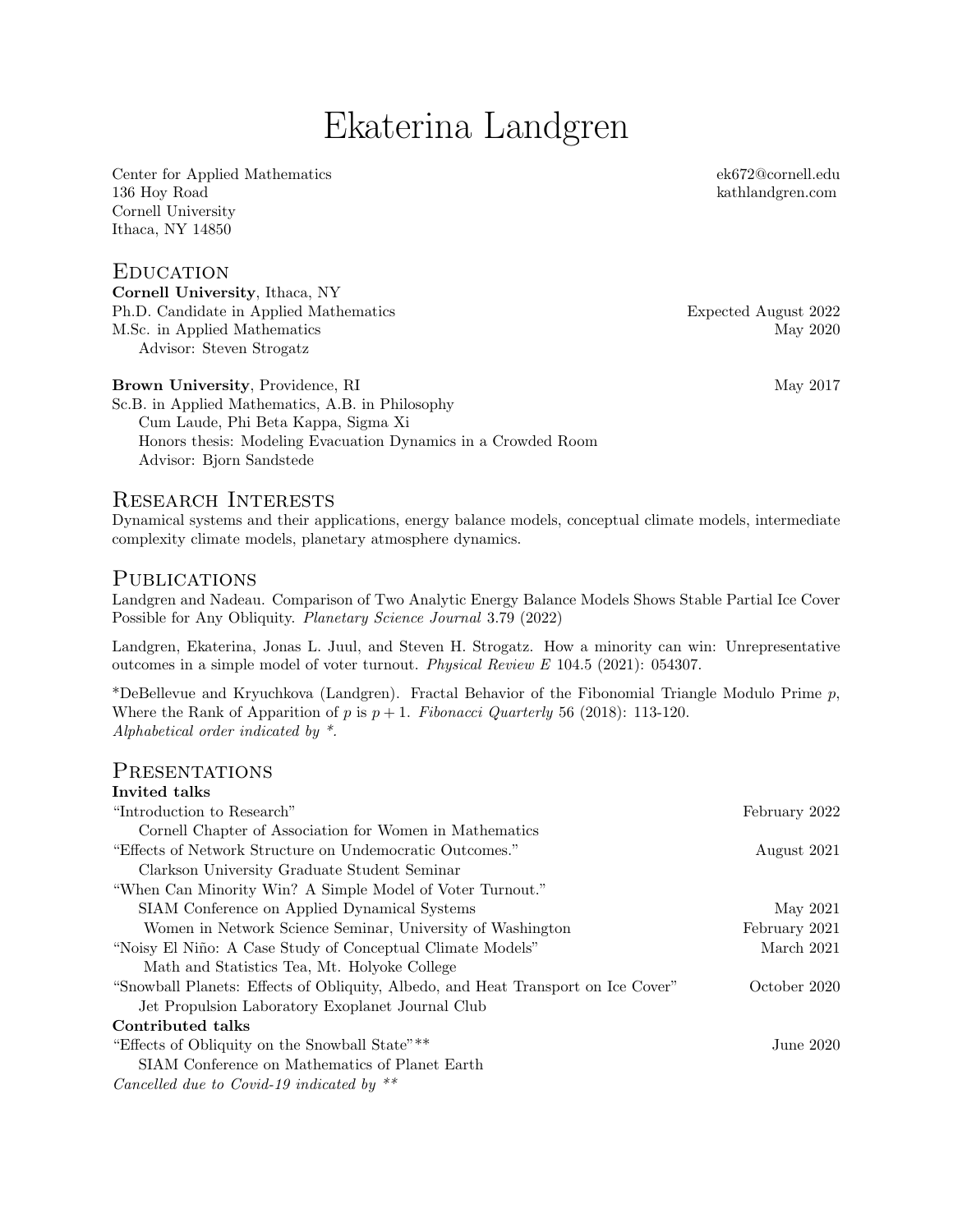Poster presentations

| "Introducing SWAMP-E: a Shallow-Water Atmospheric Model in Python for Exoplanets"<br>American Geophysical Union Fall Meeting | December 2021          |
|------------------------------------------------------------------------------------------------------------------------------|------------------------|
| Emerging Researchers in Exoplanet Science Conference                                                                         | May 2021               |
| Seminars                                                                                                                     |                        |
| "Impacts of Noise on a Dynamical Systems Model of El Niño"                                                                   | June 2020              |
| Applied Dynamical Systems Student Seminar, Cornell University                                                                |                        |
| "Effects of Obliquity on the Snowball State"                                                                                 | March 2020             |
| Applied Dynamical Systems Student Seminar, Cornell University                                                                |                        |
| AWARDS AND FELLOWSHIPS                                                                                                       |                        |
| Zonta International Amelia Earhart Fellowship                                                                                | 2021                   |
| Awarded annually to up to 35 women around the globe pursuing a PhD in space sciences.                                        |                        |
| SIAM Student Chapter Certificate of Recognition                                                                              | 2021                   |
| Awarded for outstanding service and contributions to the SIAM student chapter.                                               |                        |
| <b>SIAM Student Travel Award</b>                                                                                             | 2019                   |
| Undergraduate Research and Teaching Award                                                                                    | 2015, 2016             |
| Awarded to Brown students collaborating with Brown faculty on research projects.                                             |                        |
| 2016 Mathematical Contest in Modeling, <i>Honorable Mention</i>                                                              | 2016                   |
| In an undergraduate team created, analyzed, and wrote a report on a model of fluid dynamics.                                 |                        |
| Brown Mathematical Contest for Modeling, Outstanding Winner                                                                  | 2015                   |
| In an undergraduate team created, analyzed, and wrote a report on a model of Hanta virus spread.                             |                        |
|                                                                                                                              |                        |
| <b>UNDERGRADUATE RESEARCH MENTORSHIP</b>                                                                                     |                        |
| "Energy Balance Model for HAT-P-2b"                                                                                          | Summer 2022            |
| Thomas Mitchell. Mentored jointly with Nikole Lewis                                                                          |                        |
| "Wind farm layout optimization"                                                                                              | Spring 2021            |
| Anna Asch. Mentored jointly with Shriya Nagpal and Alice Nadeau                                                              |                        |
| "Mathematics and Climate"                                                                                                    | Fall 2020              |
| Anna Asch. Directed Reading Program                                                                                          |                        |
| "Applying the Budyko Model to Martian Obliquity"                                                                             | Summer 2020, Fall 2020 |
| Anushka Naranyan. Mentored jointly with Alice Nadeau                                                                         |                        |
| TEACHING EXPERIENCE                                                                                                          |                        |
| MIT ESP (Educational Studies Program), Instructor                                                                            | Online, Summer 2020    |
| M14095: Mathematical Models and How to Build One,                                                                            |                        |
| Designed and taught a six-session class in mathematical modeling for high school students.                                   |                        |
| <b>Cornell University</b>                                                                                                    |                        |
| Teaching Assistant                                                                                                           |                        |
| MATH 4210: Nonlinear Dynamics and Chaos                                                                                      | Spring 2020            |
| MATH 3610: Mathematical Modeling                                                                                             | Fall 2019              |
| MATH 2930: Differential Equations for Engineers                                                                              | Spring 2019            |
| <b>Brown University</b>                                                                                                      |                        |
| Teaching Assistant                                                                                                           |                        |
| APMA 1650: Statistical Inference I                                                                                           | Fall 2015, Spring 2017 |
|                                                                                                                              |                        |